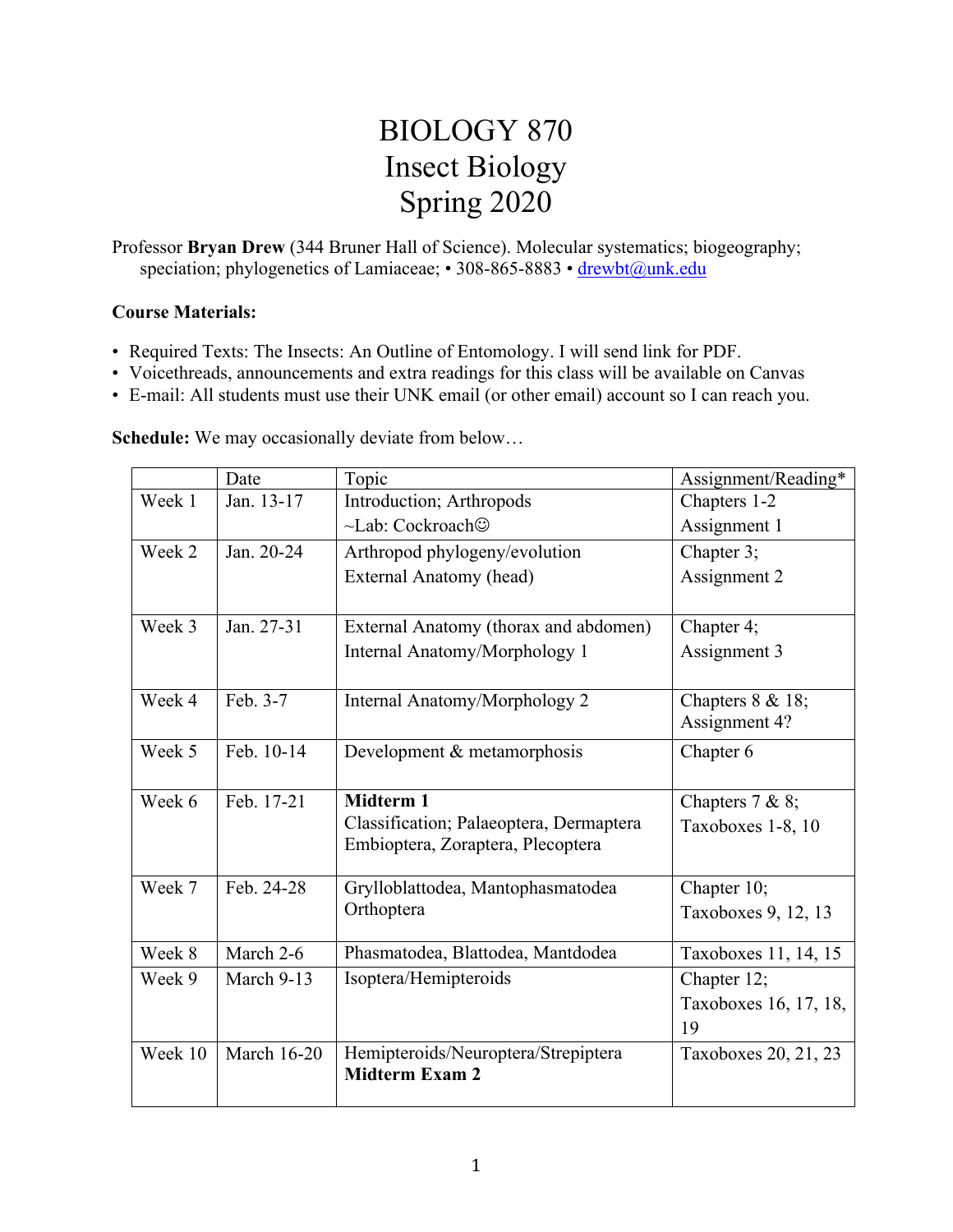| Week 11 | <b>March 23-27</b> | Spring Break-No Class              |                                 |
|---------|--------------------|------------------------------------|---------------------------------|
| Week 12 | March 30-          | Coleoptera                         | Chapter 10; Taxobox             |
|         | April 3            |                                    | 22                              |
| Week 13 | April 6-10         | Hymenoptera                        | Chapters 12-13;                 |
|         |                    |                                    | Taxobox 29                      |
| Week 14 | April 13-17        | Trichoptera/Lepidoptera            | Chapters $12-13$ ;              |
|         |                    |                                    | Taxoboxes $27 & 28$             |
| Week 15 | April 20-24        | Diptera, Mecoptera, Siphonoptera   | Chapter 14; Taxobox             |
|         |                    |                                    | 24, 25, 26                      |
| Week 16 | April 27-          | Plant-insect interactions; wrap up | Chapter 11;                     |
|         | May                |                                    | April 27 <sup>th</sup> : Insect |
|         |                    |                                    | <b>Collections Due</b>          |
| Week 17 | May $1-6$          | <b>Final Exam</b>                  |                                 |

**Exams:** week of February 17<sup>th</sup> & March 16<sup>th</sup>

**\***Readings from "The Insects: An Outline of Entomology" unless otherwise noted. Additional readings will be assigned as the semester progresses.

**Course Description:** This course will examine the most diverse groups of macro-organisms, the insects. As part of this class you will be required to make an insect collection\*\*. This collection must have 50 different insects from 10 different orders, with 35 specimens identified to family. More information on this will follow. It shouldn't be hard!

\*\*The class cannot be passed without making an insect collection.

# **Course Objectives:**

- -- Gain an appreciation for the incredible diversity of Arthropods, specifically insects
- -- Understand what the major insect groups are and how they are related
- -- Learn to associate morphological characters with corresponding insect orders/families

| <b>GRADES:</b> | Midterm I  | 15% |
|----------------|------------|-----|
|                | Midterm II | 15% |